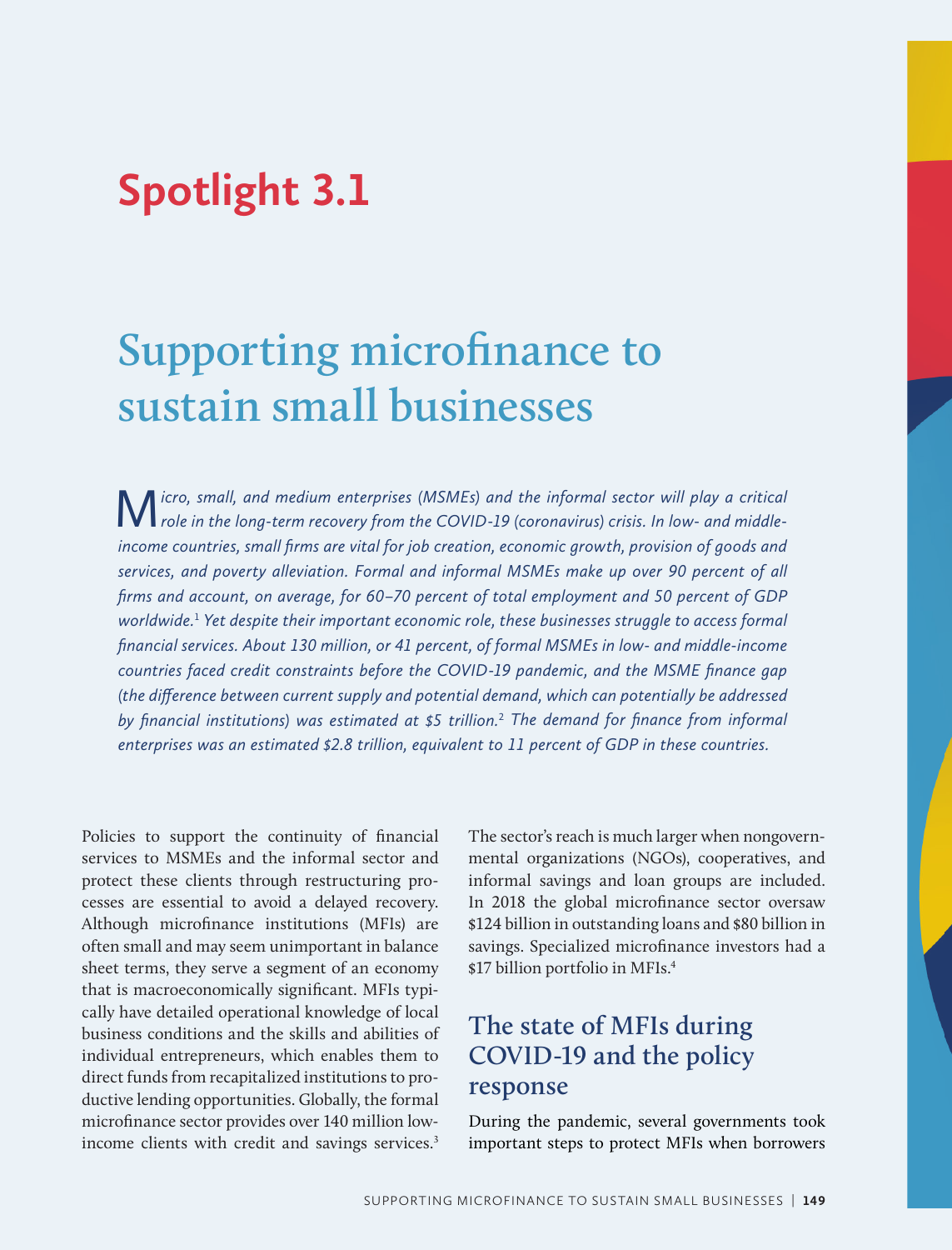began to default on their loans. The differences between MFIs and conventional banking institutions required a tailored approach. Whereas most banks rely on asset-based lending, MFIs maintain close relationships with their clients to assess and ensure each client's willingness and ability to repay. Microfinance lending is typically high-touch, with frequent, even weekly, in-person meetings with borrowers. But such meetings became difficult, if not impossible, under lockdowns. Moreover, MFI balance sheets are highly granular and may consist of hundreds of thousands of borrowers with relatively small short-term loans. Thus the sheer volume and varying circumstances of individual borrowers can make blanket moratoria on loans and formal loan rescheduling difficult to organize and implement—and borrowers may not even want them. Finally, with their links to the informal sector and their deep knowledge of local economies and communities, MFIs are important channels

for payments (such as government-to-person transfers) that regulators and policy makers can leverage to support recovery.

As the lockdowns and decline in economic activity precipitated by the COVID-19 pandemic took hold, experts anticipated that MFIs would face swift deterioration of their performance metrics, especially liquidity and asset quality. But based on a global assessment of MFIs in July 2021, $5$ the overall impacts of the pandemic on MFI balance sheets seem to have been mixed based on MFI characteristics, government assistance, and specific market dynamics, among other things (also see spotlight 2.1 on MFIs). Key factors in MFI resilience during the pandemic are national government and regulatory responses (box S3.1.1), the nature and type of institution (such as whether deposit-taking or credit only), the prepandemic financial and operational strength of individual institutions (box S3.1.2), and how individual

## **Box S3.1.1** How Pakistani MFIs and regulators managed the crisis

As the economic crisis arising from the COVID-19 pandemic unfolded in Pakistan, MFI operations became severely restricted, and some MFIs were forced to close temporarily. Many MFIs acted quickly, however, to initiate business continuity plans to ensure the health and safety of staff and clients and work around lockdowns. Digital financial services and branchless banking surged. In the first year of the pandemic, the number of active branchless banking accounts increased by 53.7 percent, from 27.7 million to 42.6 million.<sup>a</sup> Meanwhile, from March 2020 to March 2021 regulators enacted a debt moratorium to ease the financial crunch on borrowers caused by lockdowns and the decline in economic activity. In addition, nonbank microfinance companies (NBMFCs) were shielded by federal guidelines asking commercial banks and other lenders to MFIs, such as the Pakistan

Microfinance Investment Company, to reschedule wholesale lending to the sector. Anecdotal reports also suggest that handshake agreements with other MFI lenders to extend repayment terms, as well as the continued availability of wholesale funding for creditworthy MFIs, helped buoy the sector.

Overall, these measures appear to have averted a liquidity crisis among Pakistan's MFIs in the short term, particularly those regulated, deposit-taking, and digitally enabled.<sup>b</sup> Indeed, during 2020 loans totaling approximately \$635 million in the sector were deferred or rescheduled. Some MFIs even experienced an increase in business. Microfinance banks (MFBs) saw a net increase in deposits in 2020 of 29 percent, and gross loan portfolios increased from \$1.97 billion to \$2.02 billion during 2020.<sup>c</sup> However, results were mixed across the sector. The largest MFBs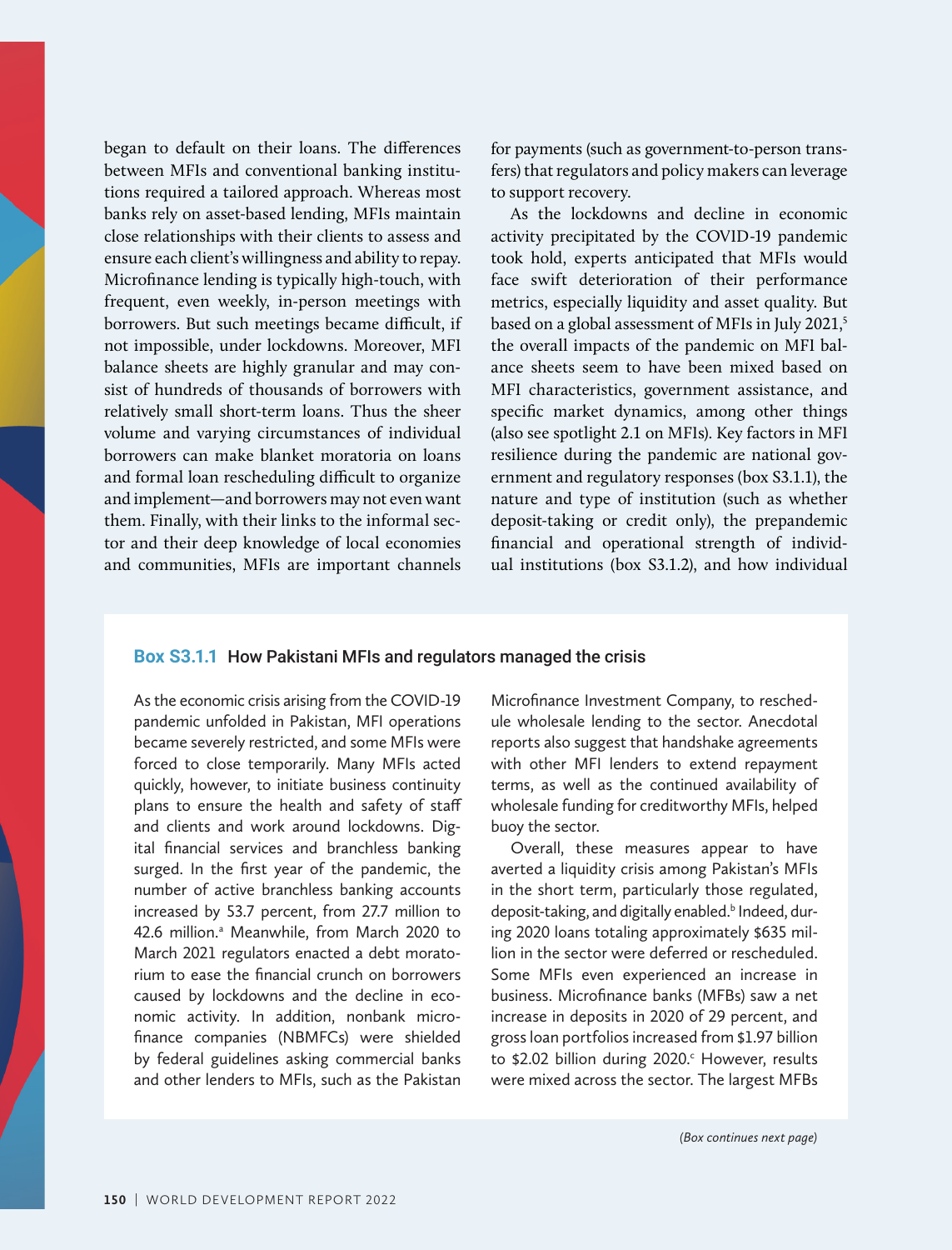### **Box S3.1.1** How Pakistani MFIs and regulators managed the crisis *(continued)*

saw growth continue, while the smaller players, including the vast majority of NBMFCs, saw declines in their portfolios and asset quality. By the end of 2020, many Pakistani MFIs had temporarily suspended their lending operations, and the demand for credit declined slightly as people suffered income losses.<sup>d</sup>

Whether some consolidation and solvency support, particularly for smaller institutions, are needed in the sector remains to be seen. Going forward, it will be important to distinguish viable MFIs from those likely to fail. MFIs, especially those unable to restart lending and return to prepandemic levels of growth, may find that

their weaker balance sheets no longer meet prudential requirements once temporary regulatory forbearance is lifted. Recapitalization of institutions focused on MSME lending, especially MFIs, may be necessary and critical to restoring the viability of private sector MSMEs. The government's Kamyab Pakistan Programme, rolled out in September 2021 to provide subsidized or interest-free loans to SMEs and agricultural workers, could also have mixed impacts on the stability and future growth potential of the microfinance sector by distorting the price of credit and increasing the moral hazard of strategic future default.

- a. Compare the relevant data in SBP (2020) and SBP (2021).
- b. A study of 31 economies found that firms with an online presence were more likely to stay in business during the pandemic than those with no online presence, suggesting that digital technology helps small firms innovate and adapt to changing market conditions (Muzi et al. 2021).
- c. See Basharat, Sheikh, and Fatima (2021).
- d. The number of active borrowers in Pakistan dropped from 7.25 million to 7 million.

#### **Box S3.1.2** Case study: A compounded crisis in Lebanon

The Lebanese economy entered a recession in 2019, pressured by fiscal and trade balance deficits, declining capital inflows, and dwindling foreign exchange reserves. Acute political and financial crises ensued, leading to a run on banks, default by the government on debt obligations, and a proliferation of exchange rates in a historically dollarized market. Alongside the COVID-19 pandemic and the catastrophic explosion at the Port of Beirut, the compounded political and financial crises have had devastating effects on MFIs and their clients.

A survey conducted by the Consultative Group to Assist the Poor (CGAP) and the Lebanese Micro-Finance Association of almost 1,000 microfinance borrowers in Lebanon found that their situation deteriorated sharply between mid-2019 and the last quarter of 2020. Half of the respondents had stopped working or had a less stable income. Entrepreneurs, who account for the majority of MFI clients, saw a 94 percent decrease in sales and faced challenges arising from exchange rate fluctuations and loss of customers. Fifty percent of those employed experienced salary

*(Box continues next page)*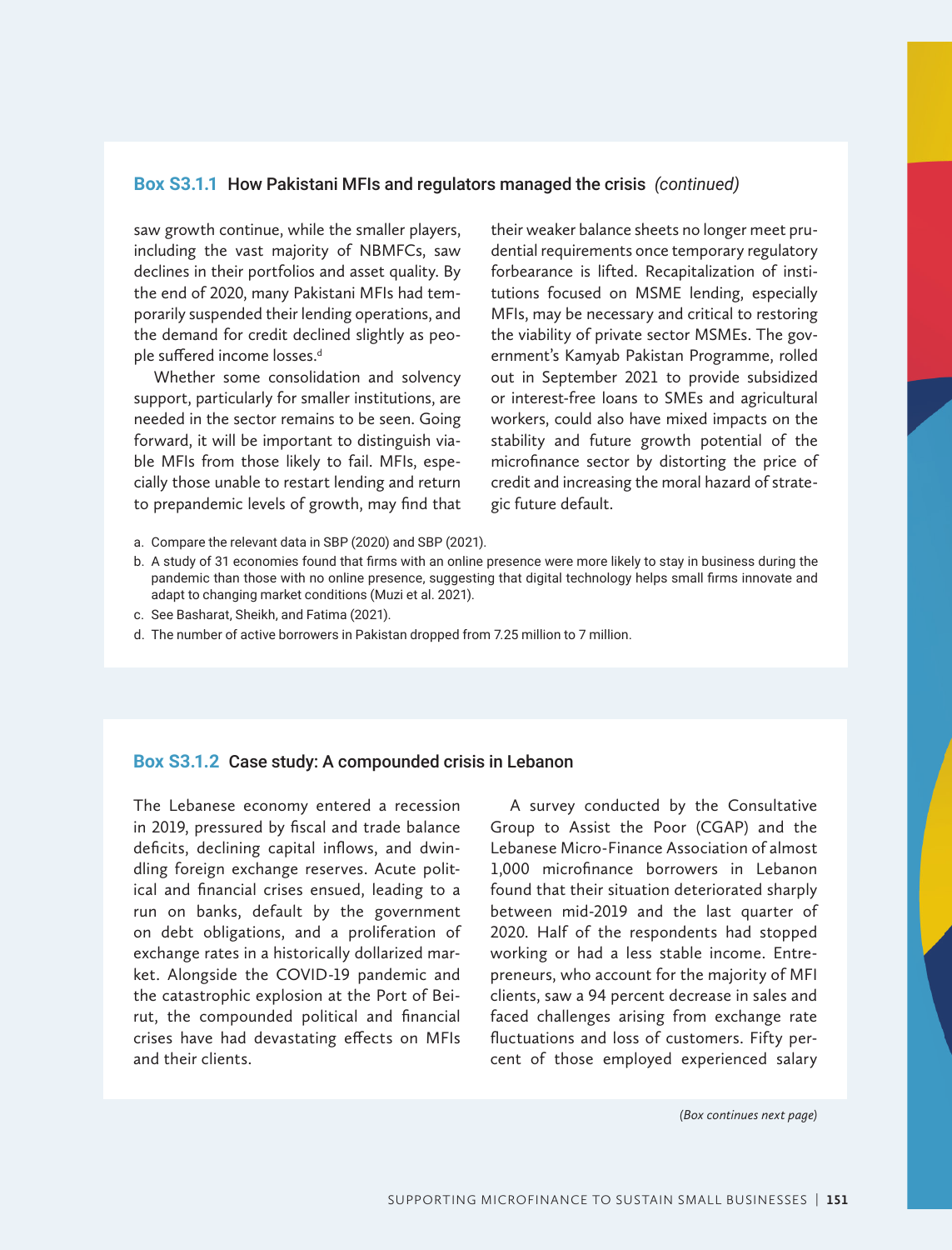### **Box S3.1.2** Case study: A compounded crisis in Lebanon *(continued)*

cuts, and 20 percent lost their jobs. Women, who make up half of borrowers and are generally self-employed, were the most affected, with three times as many women as men reporting they had stopped working, and most saying they had to handle family care alone during the pandemic.

Purchasing power declined dramatically in Lebanon from mid-2019 to mid-2020 as the pound's exchange rate deteriorated and inflation rose. In mid-2019, spending by a typical borrower's household was more than \$1,000 a month for 4.5 members, or \$7.90 per person per day. A year later, inflation-adjusted spending had dropped by more than half, to \$3.40, indicating that the 35 percent real contraction in GDP had hit the poorest more severely. With curtailed income, 40 percent of microfinance clients were no longer able to meet their basic needs. Sixty percent cut consumption, including of meat or fruit; 50 percent of households were forced to tap into savings; and 43 percent sold movable assets, primarily gold. In the face of impoverished clients and lower levels of economic activity, MFIs saw their nonperforming loans (NPLs) rise from 2 percent in mid-2019 to over 20 percent in 2020.<sup>a</sup>

In 2019, prior to the crisis, the microfinance sector had roughly 1,000 staff members and an aggregate outreach of about 150,000 clients for a loan portfolio of \$220 million. However, activity rates dropped as the crisis deepened, and the sector began downsizing. By 2021, portfolios stood at \$150 million for some 100,000 loans. But NPLs in the newly disbursed portfolio were still manageable at 8–10 percent.

Nonetheless, the financial crisis exposed some of Lebanon's large top-tier MFIs—representing 75 percent of the market—to potential solvency issues stemming from their significant assets, liabilities, and currency mismatches. On the liabilities side, because of the previous ease of borrowing from foreign lenders, MFIs had accumulated outstanding foreign debt totaling \$80 million, but capital controls imposed by local banks on external transfers prevented them from servicing it. On the assets side, MFIs' loan values fell to about 10 percent of precrisis values as the exchange rate depreciated, including the US dollar–denominated loans that clients were repaying in pounds at the officially pegged rate. The future value of MFIs' \$45 million in local deposits is uncertain. They could be written off in whole or in part, stretched out, or mandatorily converted into local currency, depending on how the banking sector is restructured. These MFIs are at a de facto standstill with their creditors. Clearly recapitalization, together with debt restructuring and relief, will be needed. Left unaddressed, this need could result in less access to finance, with disproportionate impacts on a significant portion of low-income borrowers in a context of rising poverty and unemployment.

*Source:* Chehade (2021).

a. CGAP, Lebanese Micro-Finance Association, and Consultation and Research Institute (2020).

MFIs responded as market conditions changed. Borrower profiles undoubtedly play a role in MFI experiences as well. For example, World Bank [phone surveys in Sub-Saharan Africa](https://documents1.worldbank.org/curated/en/735251621390657289/pdf/Monitoring-COVID-19-Impacts-on-Households-in-Ethiopia-How-COVID-19-is-Affecting-households-Results-from-the-High-Frequency-Phone-Surveys-of-Households-from-April-2020-through-January-2021.pdf) suggest that, although female-led MSMEs experienced a greater drop in sales than male-led firms between March and July 2020, they did not face greater problems in repaying their loans.6 Meanwhile, a survey of 225 microfinance institutions of different sizes and in different regions in the early months of the pandemic found that although liquidity problems among MFIs were not severer than they were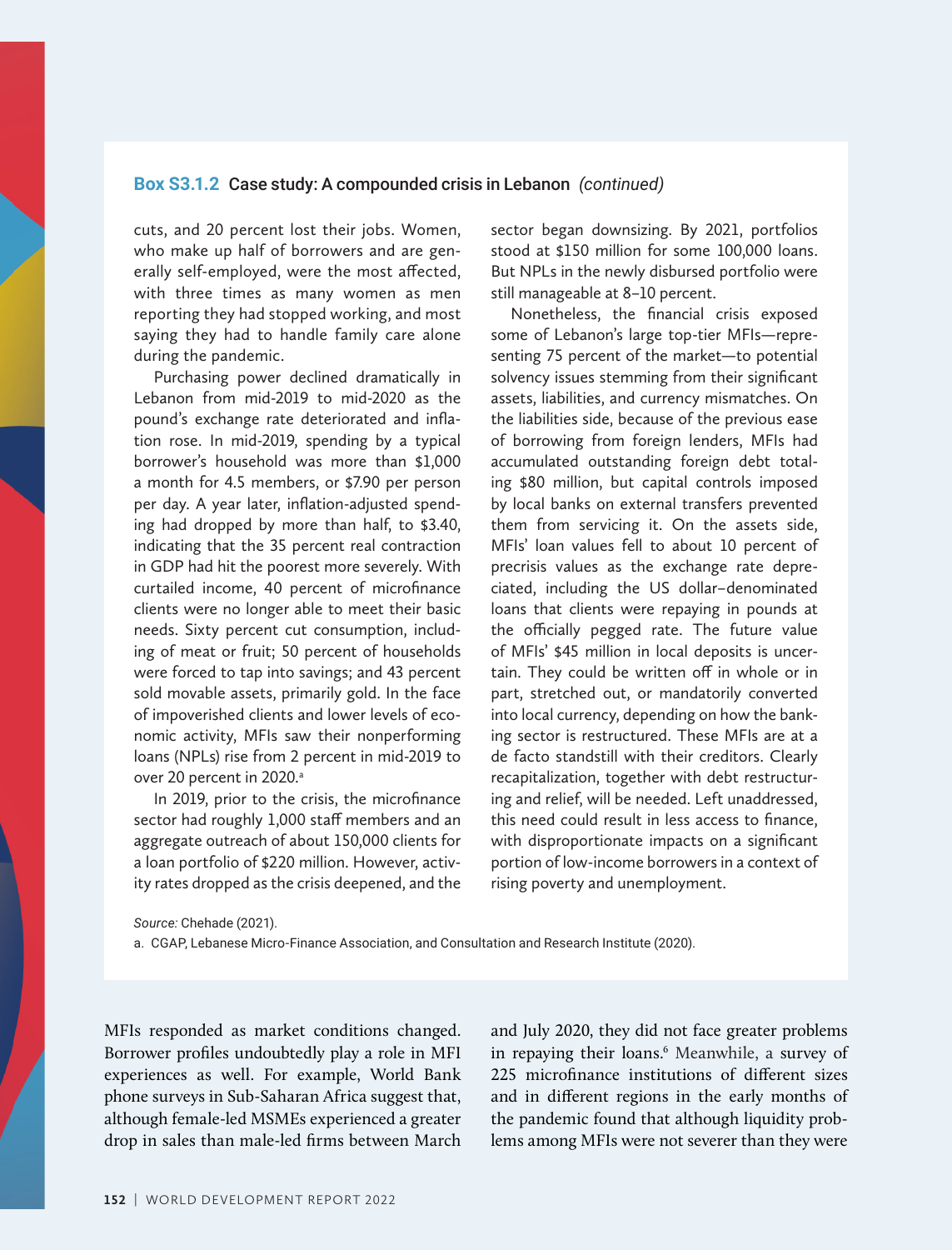prior to COVID-19, small MFIs were nearly twice as likely as medium-size ones to face liquidity constraints.7 In Latin America and the Caribbean and Sub-Saharan Africa, problems were worse than in other regions. However, by the first quarter of 2021 liquidity problems were receding. As for asset quality, in the early months of the pandemic there was a spike in restructured portfolios and portfolio-at-risk levels. A year later, a strong recovery was under way in all regions except Africa, where portfolio growth rates remained negative.<sup>8</sup>

## **Looking ahead**

As moratoria are lifted, questions linger about the asset quality of MFI portfolios. Questions also remain about the ongoing solvency of the smaller MFIs that do not take deposits, especially those that at the onset of the pandemic had weak financial positions, including limited capital buffers. Identifying those MFIs viable in the new environment will be a challenge. A restructuring and consolidation exercise could effectively clean up the sector by closing or consolidating weak and poorly governed institutions. Past MFI crises have demonstrated that out-of-court restructuring or workout processes and the use of distressed asset facilities that specialize at the sector level are the best practice. In addition, markets for distressed assets could enable microfinance providers to better manage their balance sheets by shedding nonperforming assets to focus on building sound portfolios of productive loans. However, success in exercising these options is not guaranteed: distressed MFI loan assets are typically difficult to collect because of the inherent characteristics of microlending, which involves uncollateralized, high-touch loans, often based on the relationship between the MFI agent and the borrower. Furthermore, distressed asset purchases are especially risky in the microlending context because of the relatively large numbers of loans involved and the associated due

diligence requirements, which are rendered even more complex and uncertain in the context of government support such as loan moratoria.

Nonetheless, policy makers should pursue measures that support the provision of financial services to MSMEs and the informal sector. Encouraging the emergence of markets for secured transactions and better credit information sharing could enable a broader range of funding and lending instruments and help manage MFI lending risks going forward. Digital transformation of MFI operations and service delivery should also be encouraged—successful MFIs will draw on new technologies for better risk management, develop new business models that leverage their infrastructure and client positioning, and offer products that are more accessible to the informal sector and micro and small businesses. A lesson from the Lebanese experience is that it may be prudent for future microfinance models to limit currency risks. There, blended finance options could be explored to allow renewed investments by development finance institutions and microfinance investment vehicles, but all of them require, first and foremost, macroeconomic stabilization.

## **Notes**

- 1. For more information on MSMEs in emerging economies, see Department of Economic and Social Affairs, United Nations, "Micro-, Small, and Medium-Sized Enterprises (MSMEs)," https://sdgs.un.org/topics/capacity -development/msmes; World Bank, "Small and Medium Enterprises (SMEs) Finance," https://www.worldbank.org /en/topic/smefinance.
- 2. For more information on the MSME finance gap, see the International Finance Corporation, IFC MSME Finance Gap database (updated October 2018), https://www.sme financeforum.org/data-sites/msme-finance-gap, and the associated report (IFC 2017).
- 3. Convergences (2018).
- 4. Symbiotics (2019).
- 5. CGAP and Symbiotics (2021).
- 6. IFC (2021).
- 7. Spaggiari (2021).
- 8. CGAP (2021).